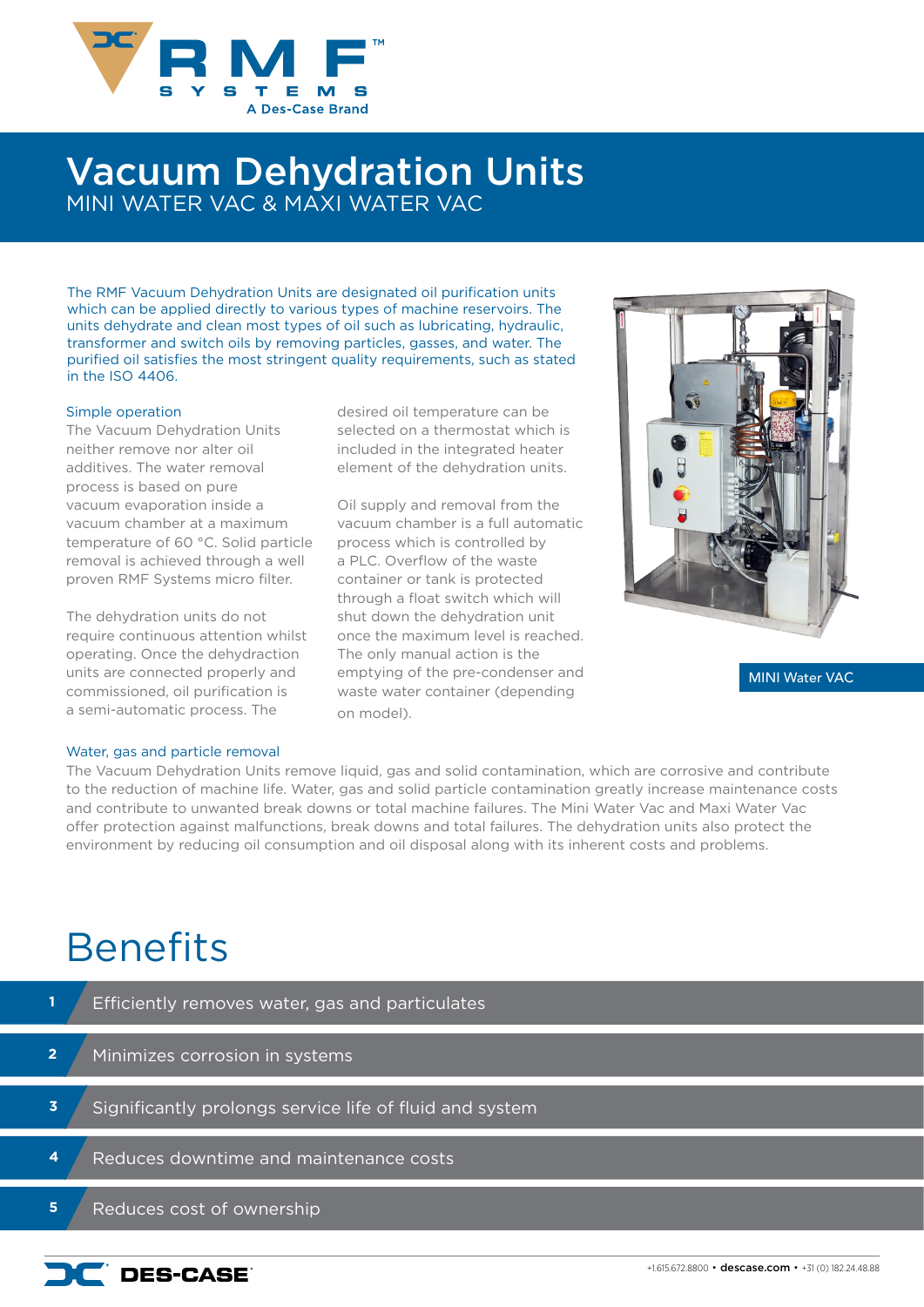

**VOX MAXIM'** 

 $\ddot{\mathbf{e}}$  $\ddot{\bullet}$ 

### Steel Industry

Paper Industry

Marine industry (dredgers/thrusters)

**Bandara Cardinal** 

Machine tool industry

Mining industry

Tunneling machines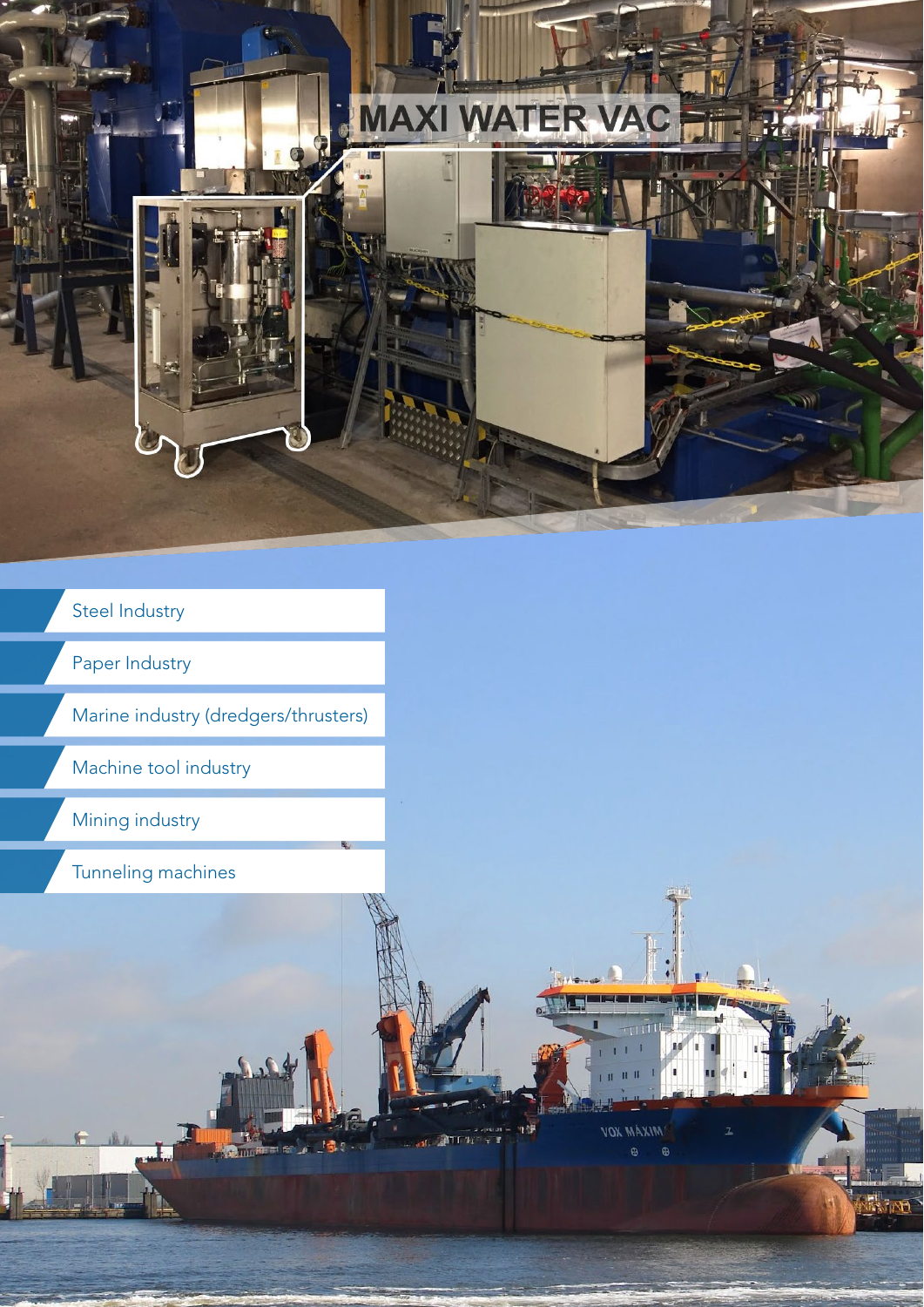## Vacuum Dehydration Units TECHNICAL SPECIFICATIONS & DIMENSIONS

| <b>OVERALL UNIT</b>                   | <b>MWV</b>                          | <b>MXWV</b>                        |  |  |  |  |
|---------------------------------------|-------------------------------------|------------------------------------|--|--|--|--|
| Power supply                          | 3 phase                             | 3 phase                            |  |  |  |  |
|                                       | 230/400 VAC 50 Hz                   | 230/400 VAC 50 Hz                  |  |  |  |  |
| Voltage / frequency                   | 255/460 VAC 60 Hz                   | 255/460 VAC 60 Hz                  |  |  |  |  |
| Total power                           | 2,7 kW                              | 5,4 kW                             |  |  |  |  |
|                                       | Connection 1" BSP female, minimum   | Connection 34" BSP female, minimum |  |  |  |  |
| Dimension inlet                       | hose diameter 3/4",                 | hose diameter 3/4"                 |  |  |  |  |
|                                       | maximum hose length 5 meter         | maximum hose length 5 meter        |  |  |  |  |
|                                       | Connection 1/2" BSP female, minimum | Connection 34" BSP female, minimum |  |  |  |  |
| Dimension outlet                      | hose diameter 1/2",                 | hose diamter 1/2"                  |  |  |  |  |
|                                       | maximum hose length 5 meter         | maximum hose length 5 meter        |  |  |  |  |
| Max. back pressure                    | 1 bar                               |                                    |  |  |  |  |
| Max. inlet pressure                   | 1 bar                               |                                    |  |  |  |  |
| Max. suction height                   | 2 meter                             |                                    |  |  |  |  |
| Water discharge                       | Manual (pre-condenser)              | Semi-automatic (pre-condenser)     |  |  |  |  |
| Weight                                | 130 kg                              | 275 kg                             |  |  |  |  |
| Dimensions $H \times W \times D$ (mm) | 1100 x 740 x 450                    | 1600 x 750 x 650                   |  |  |  |  |
| <b>HEATED UNIT SECTION</b>            |                                     |                                    |  |  |  |  |
| Installed power                       | 2,0 kW                              | 4,0 kW                             |  |  |  |  |
| Overheat protection                   | Yes                                 |                                    |  |  |  |  |
| <b>VACUUM SECTION</b>                 |                                     |                                    |  |  |  |  |
| Installed power                       | $0,37$ kW                           | 0,75 kW                            |  |  |  |  |
| Absolute end pressure                 | $-0,02$ bar                         | $-0,02$ bar                        |  |  |  |  |
| Volume of lube oil                    | 250 сс                              | 450 сс                             |  |  |  |  |
| Desiccant breather                    | ACL96R                              |                                    |  |  |  |  |
| <b>PUMP SECTION</b>                   |                                     |                                    |  |  |  |  |
| Installed power                       | 0,18 kW                             | 0,18 kW & 0,37 kW                  |  |  |  |  |
| Pump volume                           | $1,6$ cc                            | 5,8 сс, 8,0 сс                     |  |  |  |  |
| <b>FILTER SECTION</b>                 |                                     |                                    |  |  |  |  |
| Filtration                            | 1 or 3 micron                       |                                    |  |  |  |  |
| Filtration material                   | Glass fibre                         |                                    |  |  |  |  |